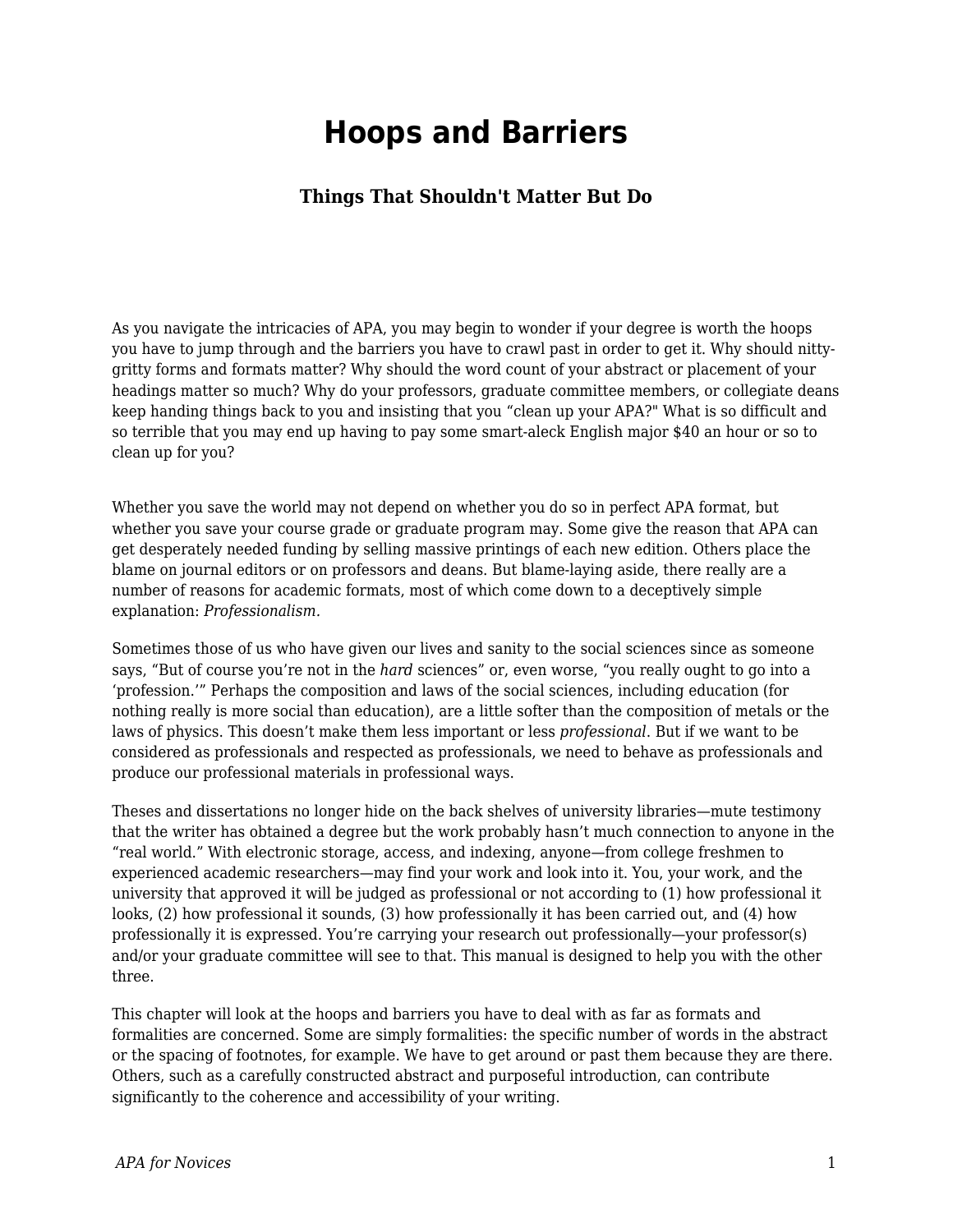## **Settings and Set-Ups**

## **Familiarity Aids Clarity**

Don't you love it when some "do gooder" rearranges your desk, your drawers, or—worse still—your bathroom? No matter how sensible the new arrangement may be, the sense of discomfort and disorientation is frustrating, and you may waste a lot of time looking for things that are in logical (but not familiar) places. Similarly, a professor, dean, or researcher who is trying to find important information in your paper, article, or dissertation feels comfortable and oriented when things are arranged in familiar places. There is conscious or subconscious routine/structure in reading, just as there is in daily necessities. Some of these set-up points have logical reasons, some don't.

### **Visuals Actually Do Make A Difference**

Many of the visual formats and conventions really do make reading and processing more efficient for the reader. And you want to make things as easy for your readers as possible.

**Paper**. For paper copies, use relatively heavy white bond: 8 1/2 by 11 inches.

**Font**. 12 point

Use a serif font, such as Times New Roman, for the text.

## A serif font (like this one) draws the eye forward.

Use a sans serif font, such as Helvitica or Geneva for tables and figures.

## Note how this sans serif font gives a clearer, cleaner line.

**Spacing.** Double space the entire paper, article, thesis or dissertation. This includes the text itself, as well as titles, subtitles, quotations, footnotes, and references, unless your publisher specifies otherwise.

**Margins.** Margins should be one inch all around. For materials that will be bound, increase the left margin an additional half inch.

**Alignment.** Do not justify lines. The left margin will, of course, be flush, but let the right margin be ragged. The irregular spacing of the words that results from justification actually makes reading slower and more difficult.

**Running head.** At the top of each page in the left hand corner, place an abbreviated form of the title—a *running head—*in all caps. Try to keep it under 50 characters (including spaces and punctuation). On the title page it is labeled as "Running head" (with just *Running* capitalized); on the other pages it just appears.

**Numbers and Headers.** Number all pages consecutively from the title page. Use an arabic numeral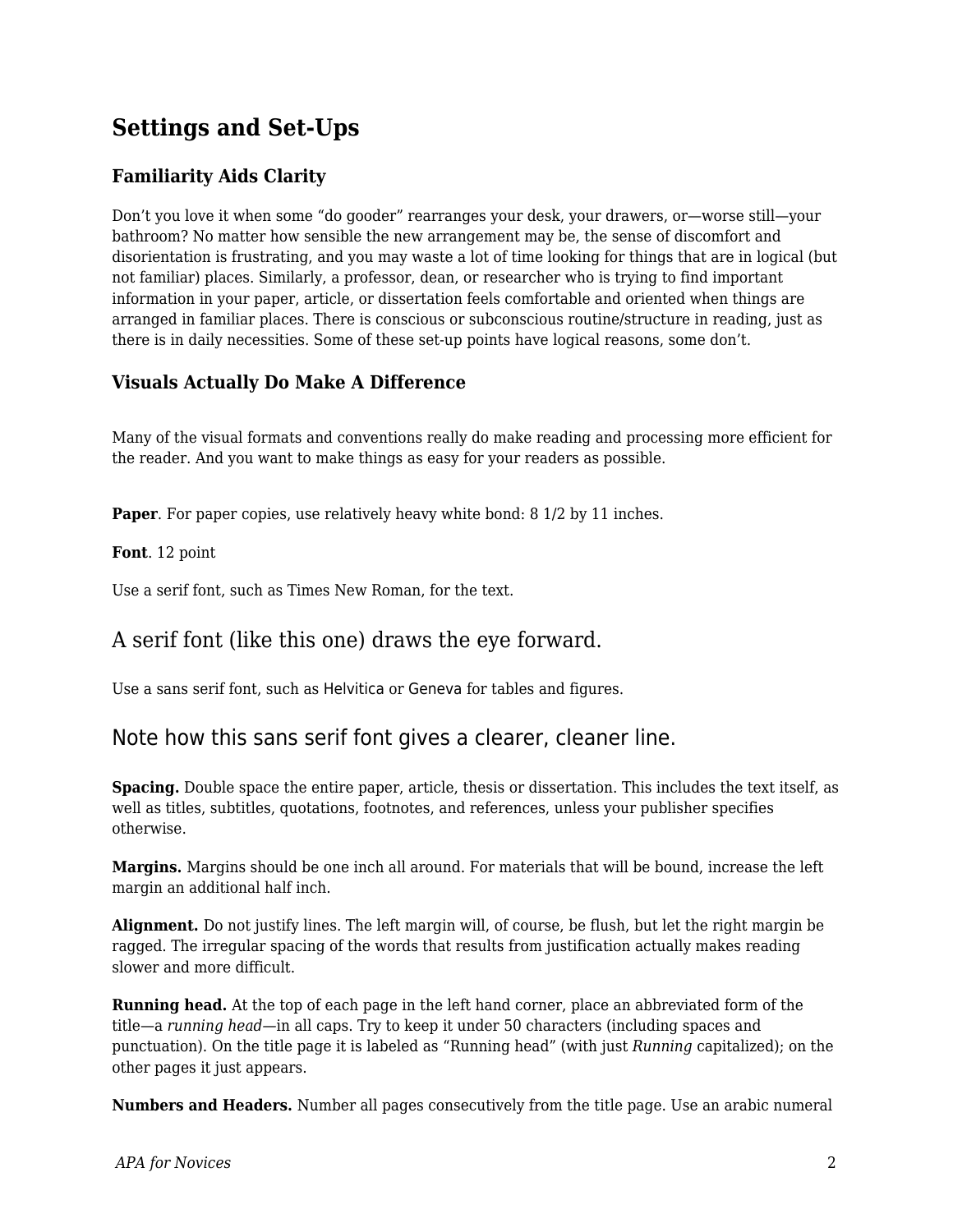in the top right-hand corner, at least 1/2 inch from the top of the page and 1 inch in from the side.

**Paragraphs and Other Indentations.** Set your indentation tab at  $1/2$ " (5 to 7 spaces), and try to discipline your autoformat to leave it there.

**Headings and Subheadings.** Function and format of headings and subheadings will be discussed in detail in the following chapter.

#### **BYU Standards and Specifications**

BYU has its own list of requirements and standards for theses and dissertations, particularly as preliminary pages are concerned.

These can be downloaded or printed from the [Graduate Studies website](http://www.byu.edu/gradstudies) [\[http://www.byu.edu/gradstudies\]](http://www.byu.edu/gradstudies). Formats and components for these pages will be briefly summarized here, and a sample title page will be included.

- A thesis or dissertation should be double spaced, typed with a 10-12 point serif typeface (Times Roman and Palatino are recommended). Elaborate typefaces should not be used.
- The document should be single sided if under 300 pages, double sided if more.
- Preliminary pages include the title page, an optional copyright page, approval and acceptance pages, a 350-word-or-less abstract, and an optional acknowledgements page.
	- The preliminary pages of all theses and dissertations are to be single sided, whether the body of the text is double sided or not.
	- $\circ$  The following pages have no number printed on them but are counted in the page sequence: Title page, copyright page, graduate committee approval, final reading approval and acceptance, abstract, and acknowledgements.
	- $\circ$  These pages are numbered with lowercase Roman numerals: table of contents, list of tables, list of figures.
- The pages of the body of the text and the appendices are numbered consecutively, beginning with the Arabic numeral 1.

All theses and dissertations must be submitted to the library electronically. Specific ETD formatting can be obtained from [the ETD website \[http://etd.lib.byu.edu\].](http://etd.lib.byu.edu) The library does not require a hard copy of ETD documents, but particular departments may request hard copies for their archives

#### **Introductory Components**

Introductory materials such as the title page, the abstract, and the introduction are not merely formalities. They welcome the reader into your project—your research and ideas. They can have important effects on the way(s) your work is read and interpreted.

## **Title Page**

Though many of us type the title page almost as an afterthought (a few minutes before the manuscript must be in the professor's or associate' dean's office, it is the welcome mat for your dissertation or article.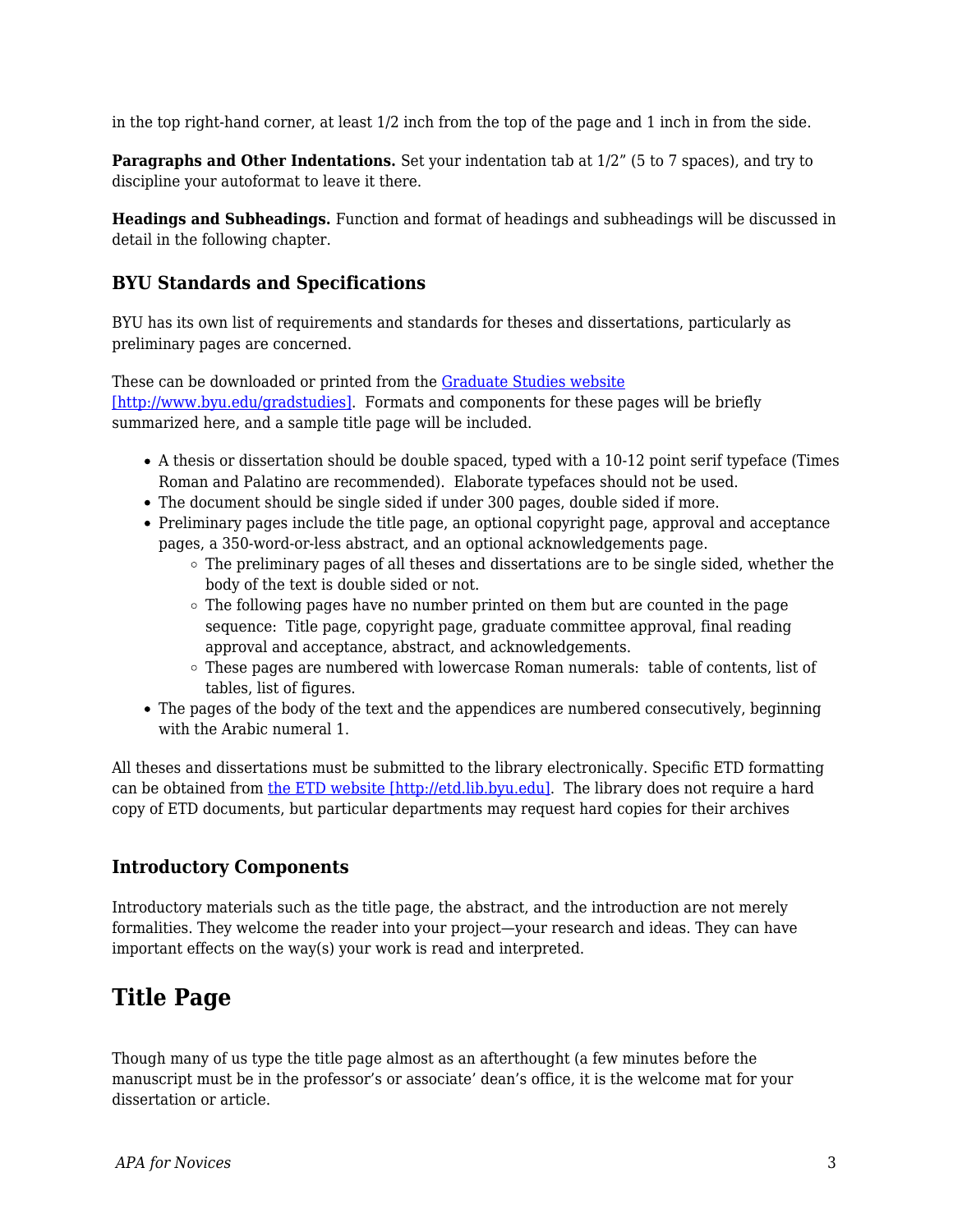Many professional journals and graduate schools require their own title page formats, and of course you need to follow these directions. The basic APA title page consists of the following components:

**Title.** With the era of electronic databases and advanced library searches, the title carries more responsibility than it used to. Someone seeking to narrow a broad search may limit to words used in the title, and if you don't include the right words your article or dissertation may not be found. The following steps may help you in composing your title.

- Go backwards for a minute. Think of the words you used in the database searches that yielded the strongest, most focused sources.
- List additional words that express your most important processes, relationships, and findings.
- Using these words, construct a title that previews fairly accurately what a reader will find in your work.
- Cut out extra words—a 10- to 12-word title is ideal.

**Byline.** Type the name(s) of the author(s) one double space below the title. Give your name in its most identifiable form: first, middle initial(s), last. Resist the temptation to add "MA" or "PhD." If you are submitting an article for publication, include your institutional affiliation as well. If no institution acknowledges you, give your city and state.

**Running Head.** The running head makes its first appearance on the title page. It is labeled "Running head" (with just the *R* capitalized) followed by a colon. The running head itself is in all caps, as it appears at the top of each page of the manuscript.

**Author Note.** Author notes are not required for most theses or dissertations, but are necessary for submitted articles. The author note identifies the affiliation of each author at the time a study was completed, indented as separate paragraphs. It may include affiliation changes, acknowledgments, or special circumstances if appropriate (see APA 6, p. 25). The final paragraph includes a contact author along with mailing address. The email address follows.

**Additional Information as Requested.** Some journals use the title page as a place to record your contact information: work address, telephone, fax and email—sometimes even home address and telephone numbers. Some of them ask for so much information that the title page no longer appears tidy and professional—but we have to give them what they want.

This is the basic title page required by most publications using APA format.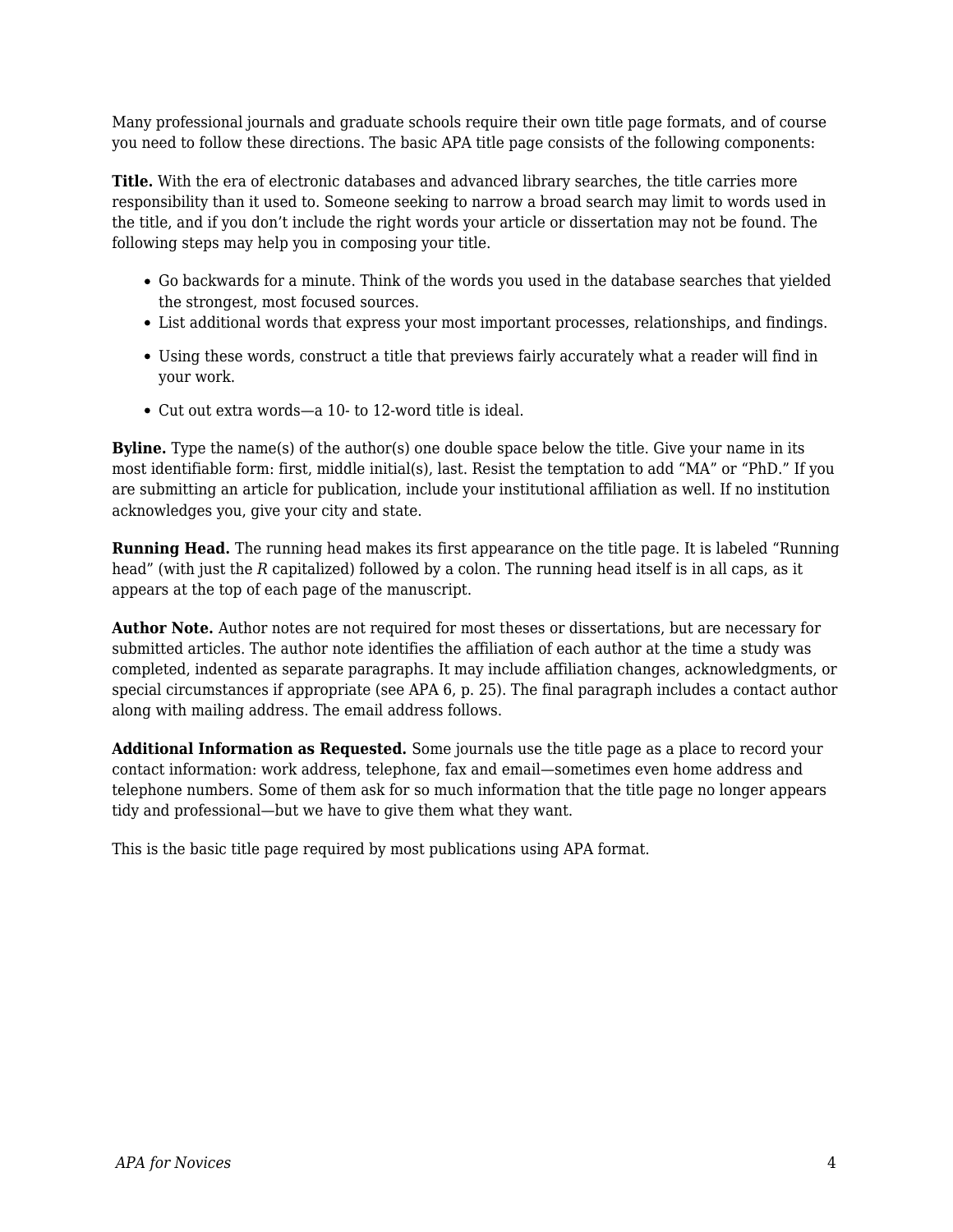

## **Abstract**

If the title page is the welcome mat, the abstract is the front door to your presentation. The abstract will appear in databases so that readers or researchers can tell very quickly whether or not your work will be relevant and interesting to them.

For most articles you have 120 words—or for a thesis or dissertation a whopping 350 words—to summarize your masterpiece. You want to work in as much solid, specific information as you can; there is no room for repetition or fluff. Since abstracts for doctoral dissertations will be published in *Dissertation Abstracts International* and other databases, include names of specific relevant places and full names of specific individuals, along with keywords that will be useful in electronic retrieval.

Following is a fairly easy process for putting your abstract together.

**List out your chapter titles and your first- and second-level headings.** If you have formed these carefully, they should express in simple and condensed form the main ideas and the groupings of supporting information for each chapter. As you look at this list, you can see at a glance both the outline of content and the key words you have chosen to express it.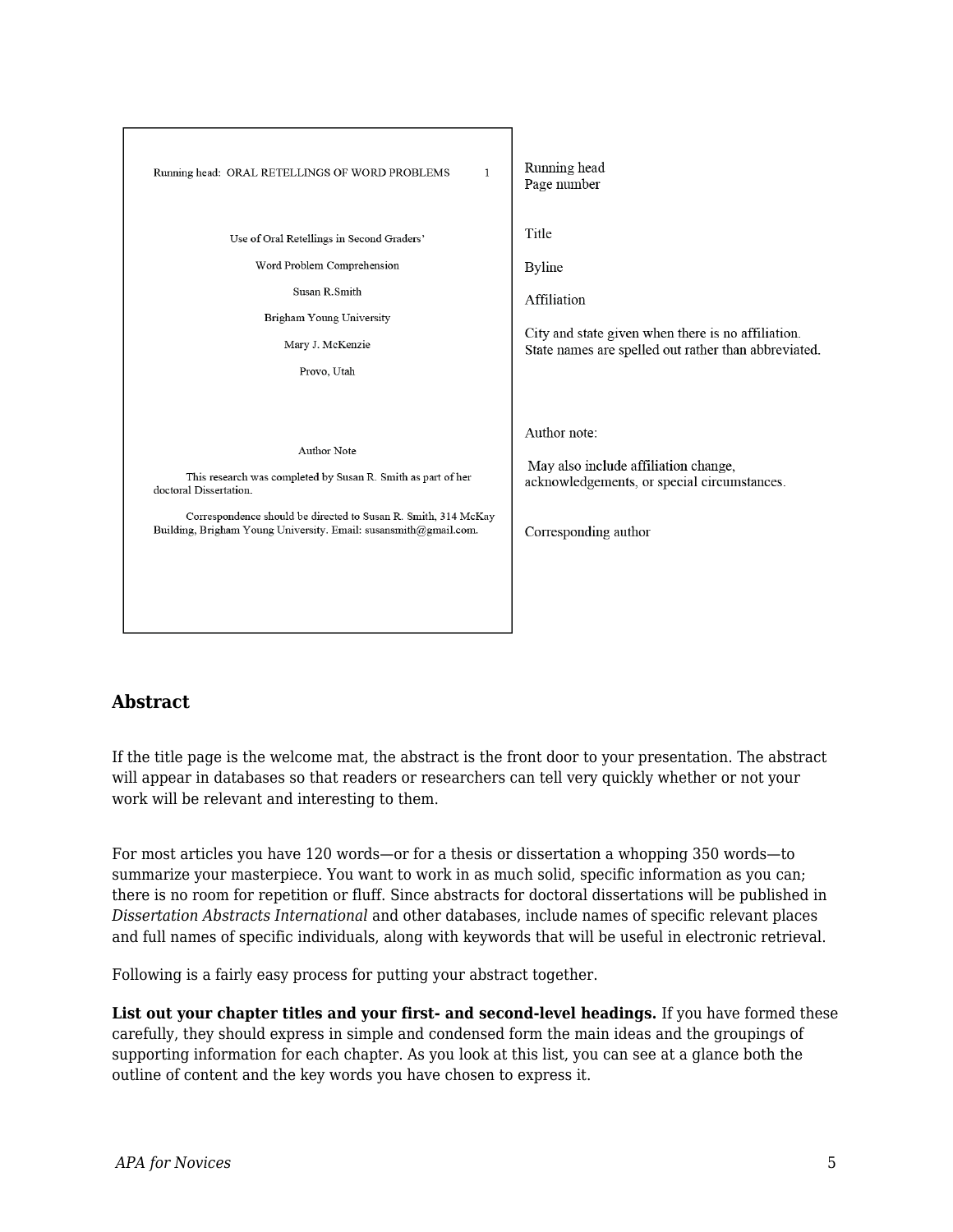**Choose the most important points**. The *Publication Manual of the American Psychological Association* (2010) suggests no more than four or five. You may want to discipline yourself to reflect your pattern of development and the main relationships that you bring out in your work.

**Just summarize.** Do not use the abstract as a "hook" to catch attention or as a place to validate you topic (unless it is BADLY in need of validation). Resist the temptation to use the abstract to make an evaluation of your "excellent" work. Leave statements of your strengths and limitations for later.

#### **Trim the excess.**

- **Eliminate repetition.** Repeated words and phrases are often key to noticing repeated content. Synonyms are also commonly found in verbal excess.
- **Consolidate sentences.** If two or more sentences have essentially the same subject or very similar predicates, they can often be easily collapsed into one clear statement.
- **Use pronouns efficiently but not carelessly.** It may take several words to repeat an antecedent that can be replaced by *it*, *they*, or *which*.
- **Eliminate unnecessary words.** Don't waste space with "it is a fact that," "it can be conceded that," "it is important to notice," "we have found it significant" etc. If these things weren't facts and weren't important or significant, you wouldn't be including them in the abstract.

For articles submitted to APA journals and for most course papers, the format involves the running head, the title "Abstract" and the double-spaced one-paragraph text. BYU has a specific format for theses and dissertations, which will shown in the next section.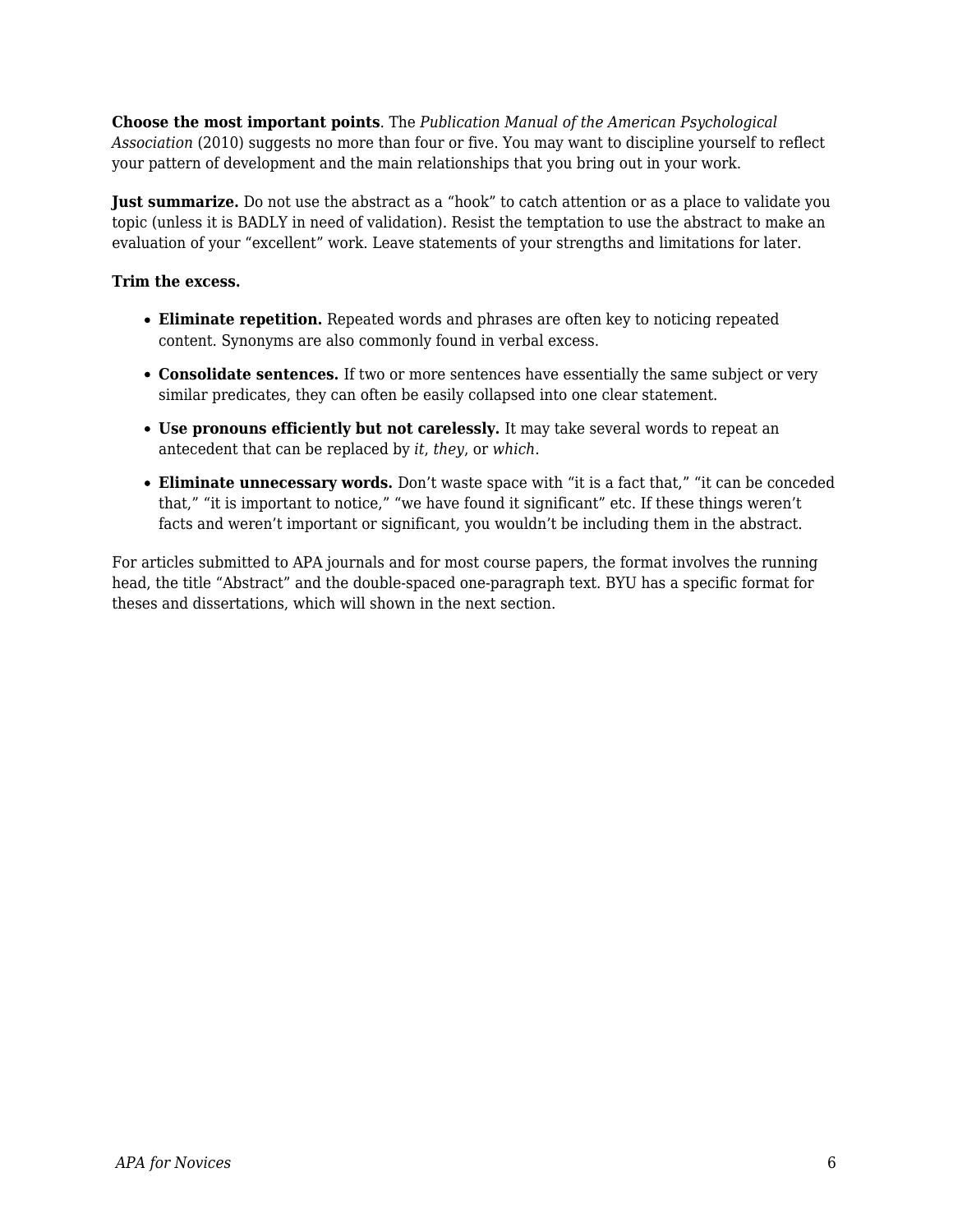

**Running** head Page number

Abstract centered

Text double spaced One paragraph No indentation

## **BYU Preliminary Pages**

#### **Title Page**

BYU has specified a particular format for the title page. A change has recently been made to eliminate the month, as month often changes between various submissions and readings.

All information is centered between the margins: both top and bottom (both one inch) and left and right.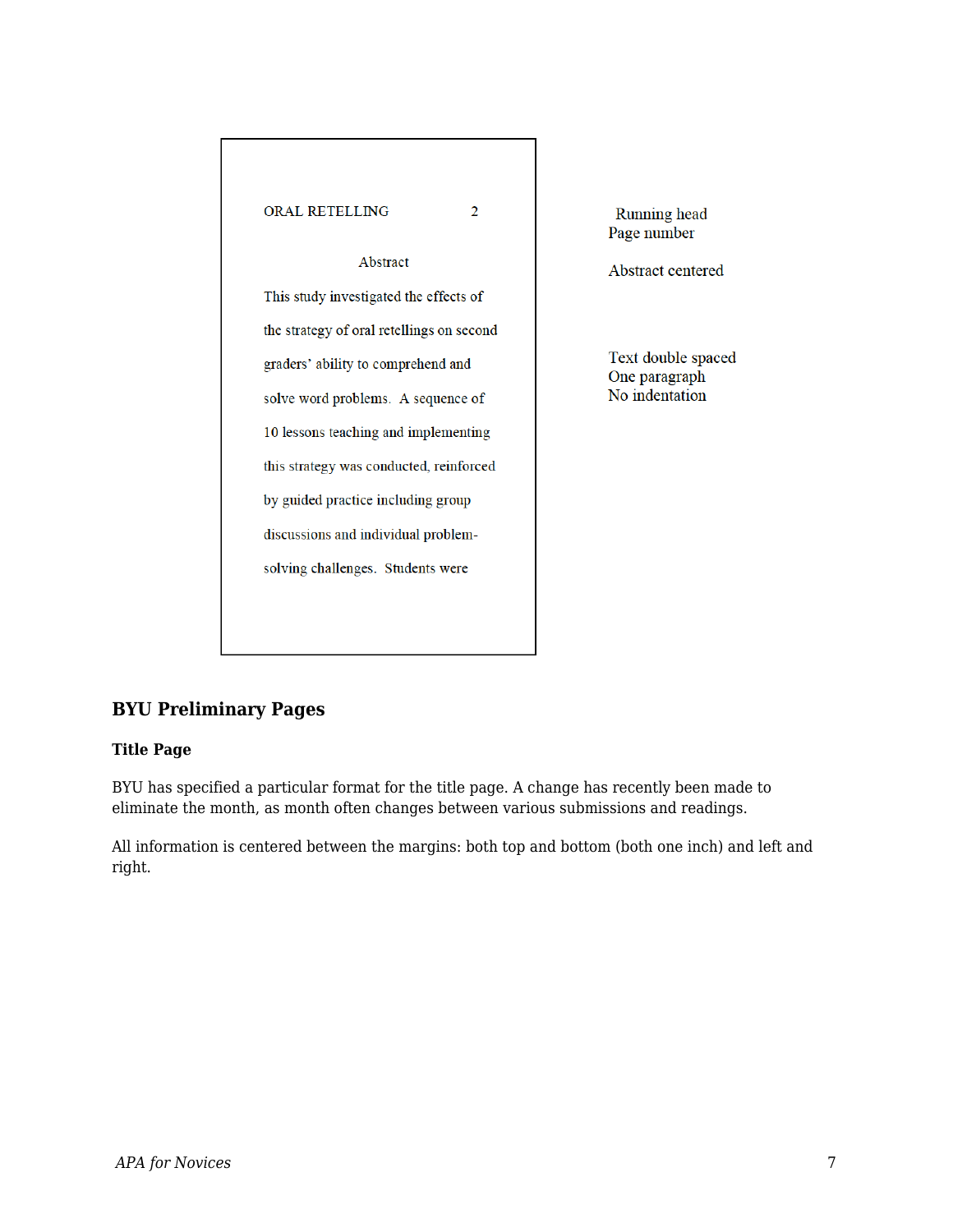

**Graduate Committee Approval Page**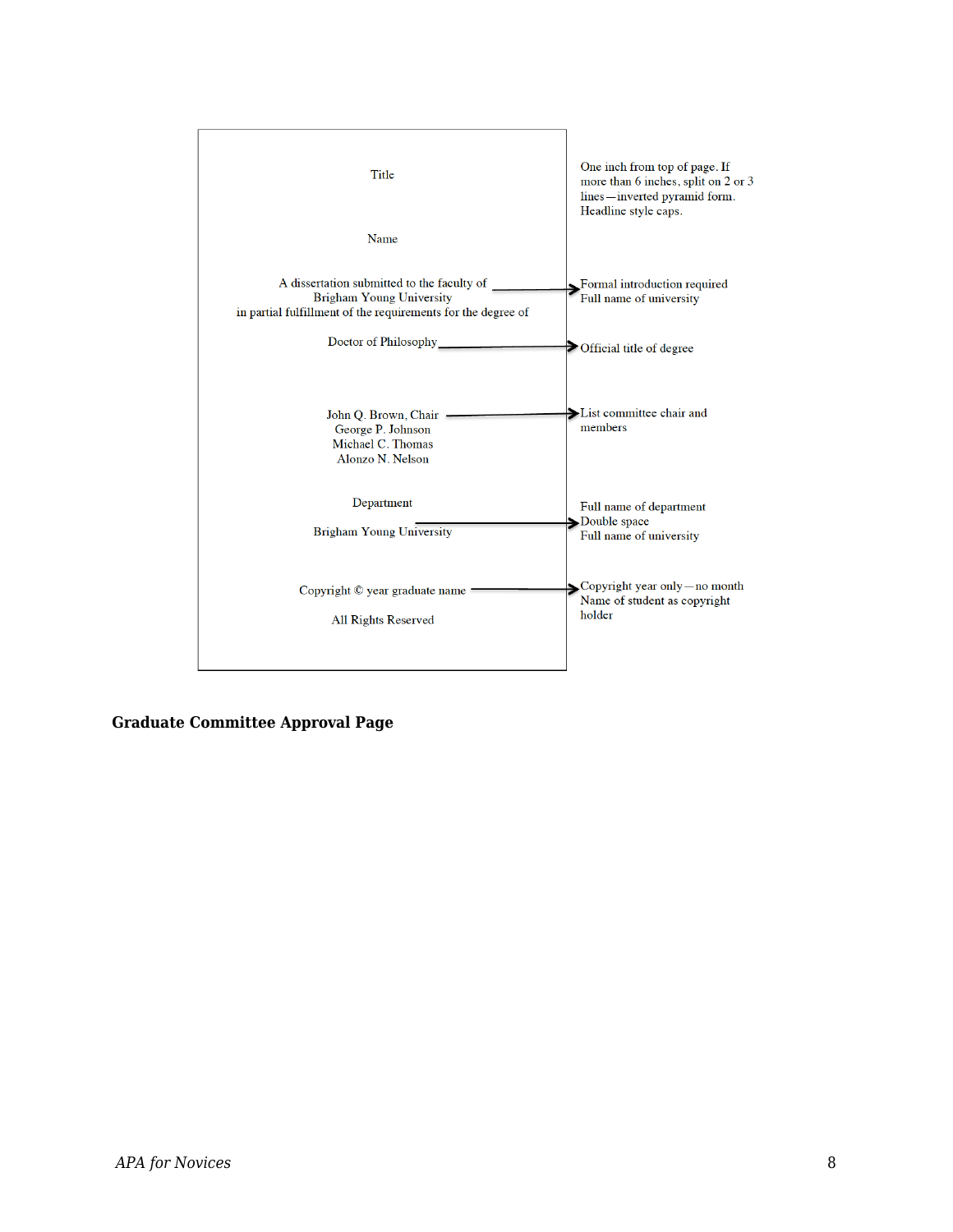|                                                                                                                                                   | <b>BRIGHAM YOUNG UNIVERSITY</b>    |                       |
|---------------------------------------------------------------------------------------------------------------------------------------------------|------------------------------------|-----------------------|
|                                                                                                                                                   | <b>GRADUATE COMMITTEE APPROVAL</b> |                       |
|                                                                                                                                                   |                                    |                       |
|                                                                                                                                                   |                                    | 5 blank lines         |
| of a dissertation submitted by<br>Michael D. Brown                                                                                                |                                    | Double spaced         |
|                                                                                                                                                   |                                    | 3 blank lines         |
| This dissertation has been read by each member of he<br>following graduate committee and by a majority vote<br>has been found to be satisfactory. |                                    |                       |
| Date                                                                                                                                              | Mary Ann Prater, Chair             | 2 blank lines between |
| Date                                                                                                                                              | Timothy B. Smith                   | signature lines       |
| Date                                                                                                                                              | Ellie Young                        |                       |
|                                                                                                                                                   |                                    |                       |
|                                                                                                                                                   |                                    |                       |

#### **Final Reading Approval and Acceptance Page**

After your thesis or dissertation has been completed in its final form, it will be read and "signed off" on this form by your graduate committee chair, the department chair or graduate coordinator for your department, and the dean or an associate dean of your colleg

#### **Acknowledgements Page**

If you want to acknowledge people who have contributed to your work—by way of academic and/or personal support—you may include this page to do so. If you're a lone wolf or a rugged individualist, no one will force you to thank anyone. Just don't expect extra favors afterwards.

#### **Abstract**

BYU requires a format for the abstract that gives more information than the standard APA design.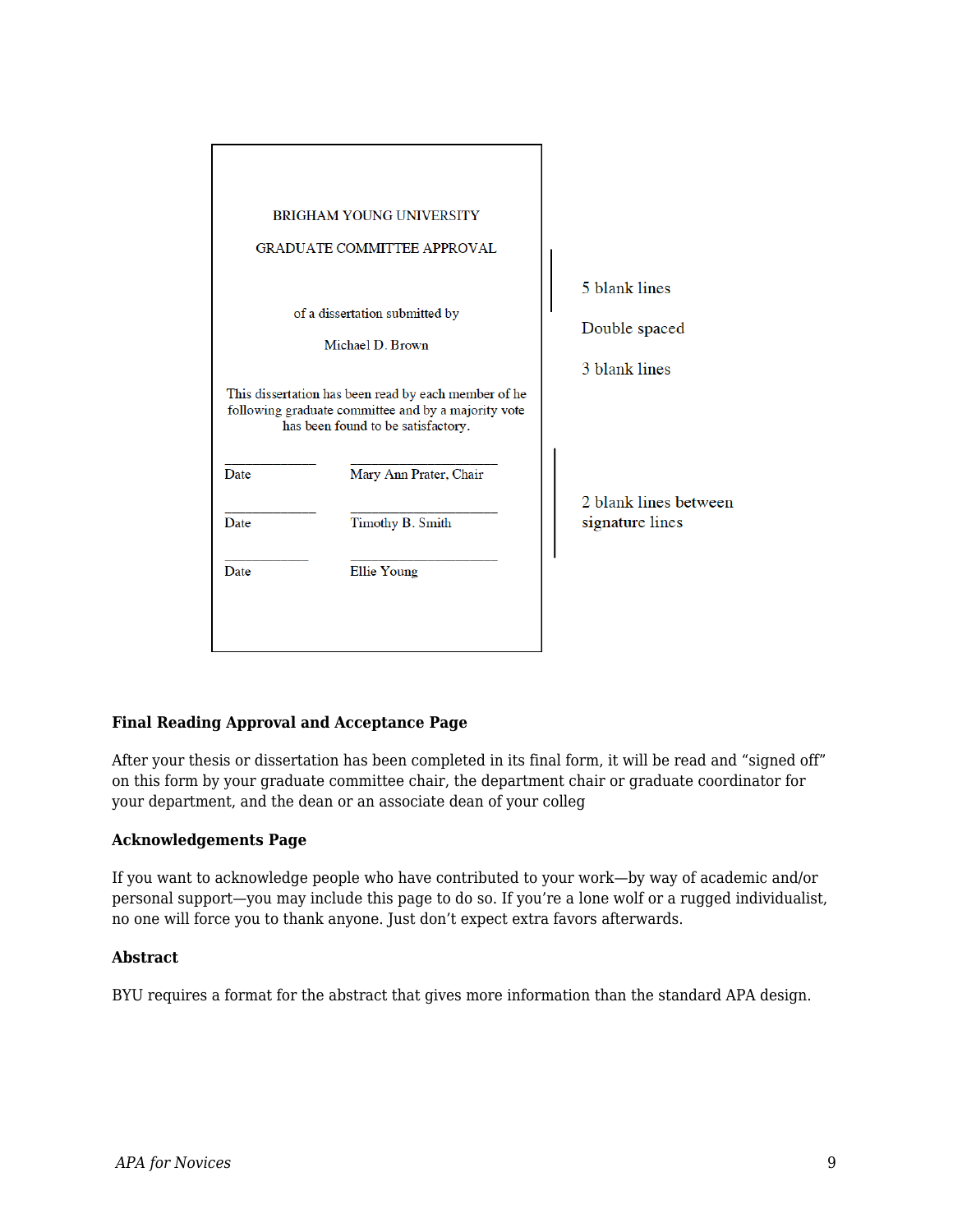| <b>ABSTRACT</b><br>TITLE<br>Author's name<br>Department<br>Degree | <b>ABSTRACT</b><br>centered in all caps.<br>Title centered in all caps<br>Name, department, and<br>degree on separate lines,<br>initial caps, double spaces<br>between | Tripple space<br>between<br><b>ABSTRACT</b><br>and title,<br>between title<br>and author, and<br>between degree<br>and text. |
|-------------------------------------------------------------------|------------------------------------------------------------------------------------------------------------------------------------------------------------------------|------------------------------------------------------------------------------------------------------------------------------|
|                                                                   | Text double spaced, one<br>paragraph, not indented                                                                                                                     |                                                                                                                              |

## **Introduction**

The introduction welcomes your readers and makes them comfortable with your presentation by acquainting them with topic and approach and by orienting them in terms of literature and developments in the field.

The introduction is not labeled unless necessary to avoid having a first page of a chapter with no heading.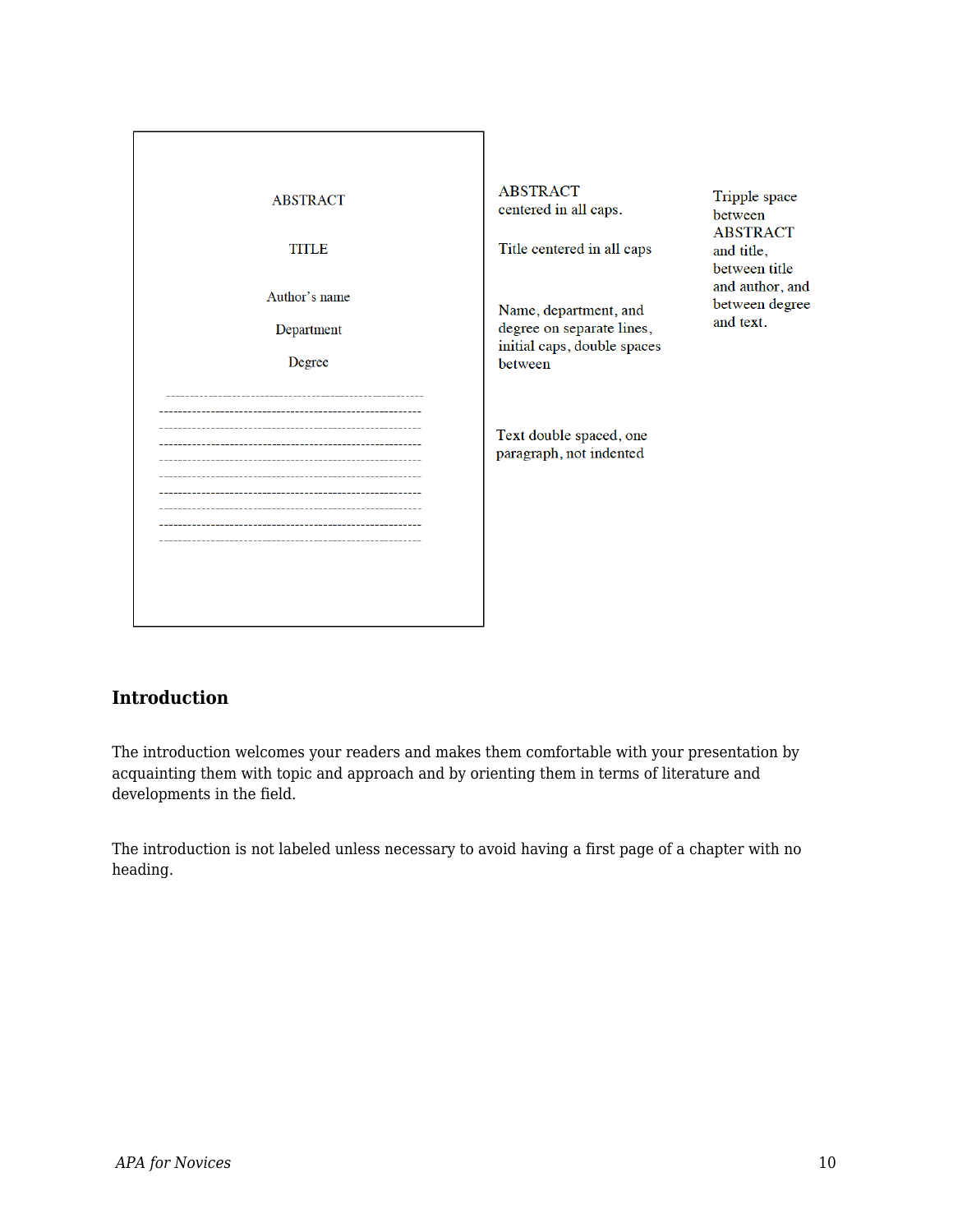### **CHECKLIST**

The following suggestions are adapted from the 6th edition of the Publication Manual of the American Psychological Association (2011, pp. 27-28). They do not comprise a sequence or process, only a checklist for inclusion (or lack thereof).

#### **Introduce your work and orient your reader.**

- State the purpose and rationale for your research.
- Summarize previous arguments and evidence.
- Present the hypotheses and the experimental design.
- Discuss theoretical propositions and implications.
- Give necessary historical and research context.
- Introduce important terminology.

#### **Avoid wasting your space and your reader's time.**

- Don't let it get too long or heavy. Most introductions are initially way too long. Eliminate everything that is not really necessary for a reader to understand your piece. If you are uncertain about particular aspects, get your chair to advise you.
- Do not include an exhaustive historical review of the literature unless instructed specifically to do so. Include what you need to portray background and continuity of the research and to provide a reference base that the reader can appreciate. But do not include things that are tangential or irrelevant.
- Do not use the introduction as a soapbox to denounce opposing views. If these views need to be brought up early in order to orient the reader, do so efficiently and reasonably.

## **Tables and Figures**

Tables and figures can be efficient ways of presenting information: packing a large amount of data in small space, emphasizing relationships, bringing in a visual learning modality. But they should be used only when they accomplish these functions. Do not overuse figures and tables.

**Purposes for Figures and Tables** (Adapted from APA 6th edition, 2010, pp. 125-126)

- **To explore:** to invite your readers to explore the data with you.
- **To communicate:** to share the data that support the meaning you have found so that the readers can understand your meaning on a deeper level.
- **To calculate:** to invite your reader to calculate a statistic or function related to the data.
- **To store:** to allow both you and your reader to have the data available for easy retrieval.
- **To enable visualization:** to attract attention and give your manuscript more visual appeal (depending, of course, on the nature of the data and the purpose and target audience for the paper).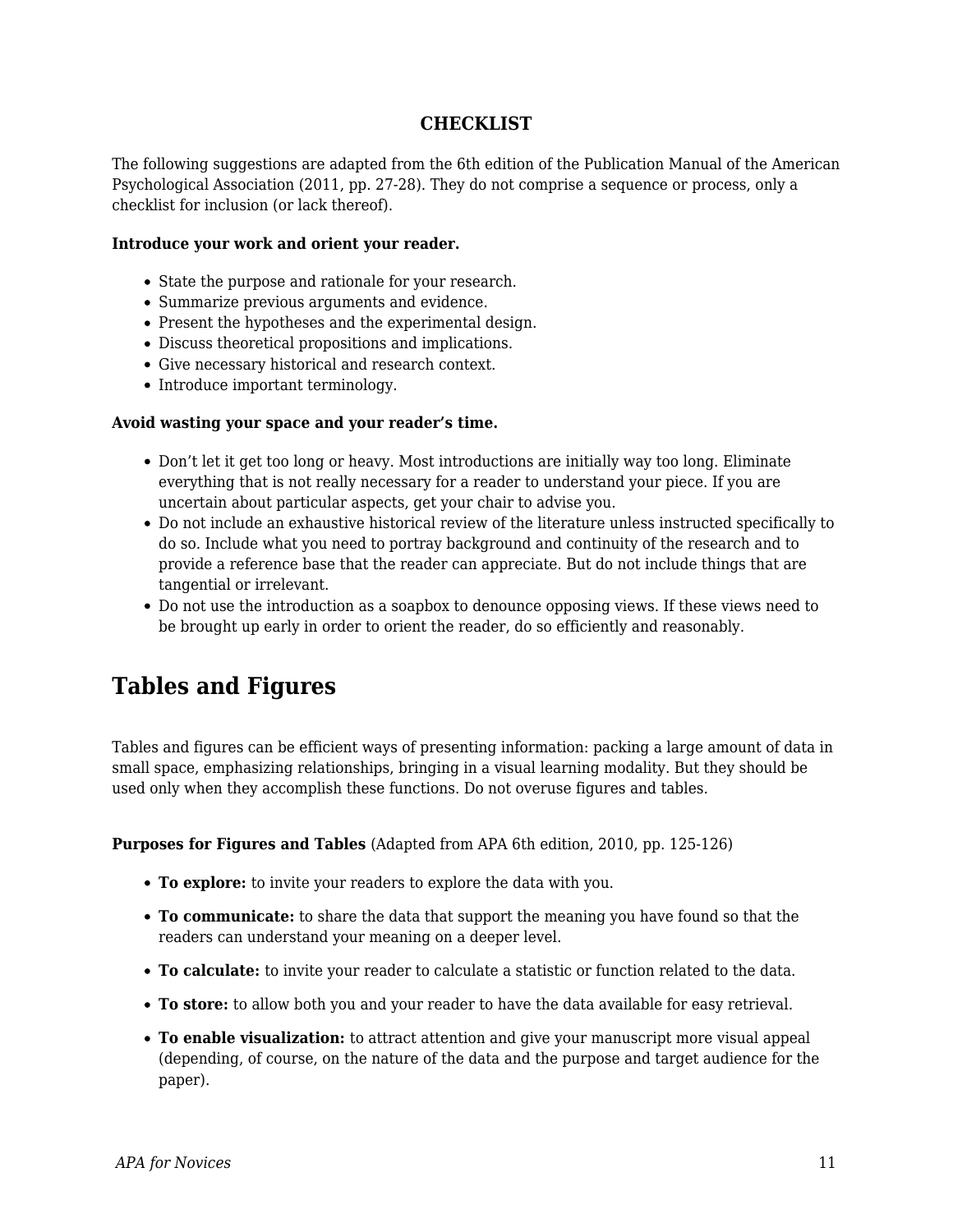## **Tables**

Preparing course papers may not involve tables—at least not very many of them—as many courses do not have time for heavy data gathering. However, tables are an important component for theses, dissertations, and articles. Your committee and statistics helpers will guide you in composing the tables. This manual deals only with placements and formalities.

The following checklist will guide you in using tables effectively.

### **CHECKLIST**

(Compare *Publication Manual of the American Psychological Association*, 6 th ed., pp. 125-150)

- Be sure that all tables are actually identified and discussed in the text. What is obvious evidence to you may not be so easy for a reader to interpret.
- Number tables consecutively throughout the text. Use separate numbering for tables in the appendix (A1, A2) or for separate appendices when you have them (B1, B2, C1, C2 etc.).
- Avoid using unnecessary or repetitive tables. Keep tables as simple as you can: data should be easily accessible.
- Use horizontal lines between table title and headings and between headings and body of table. Thereafter use horizontal lines only for clarity. Do not use vertical lines in tables.
- Place explanatory notes immediately following a table. A general note is labeled *Note*; a note specific to part of a table is indicated with a superscript number.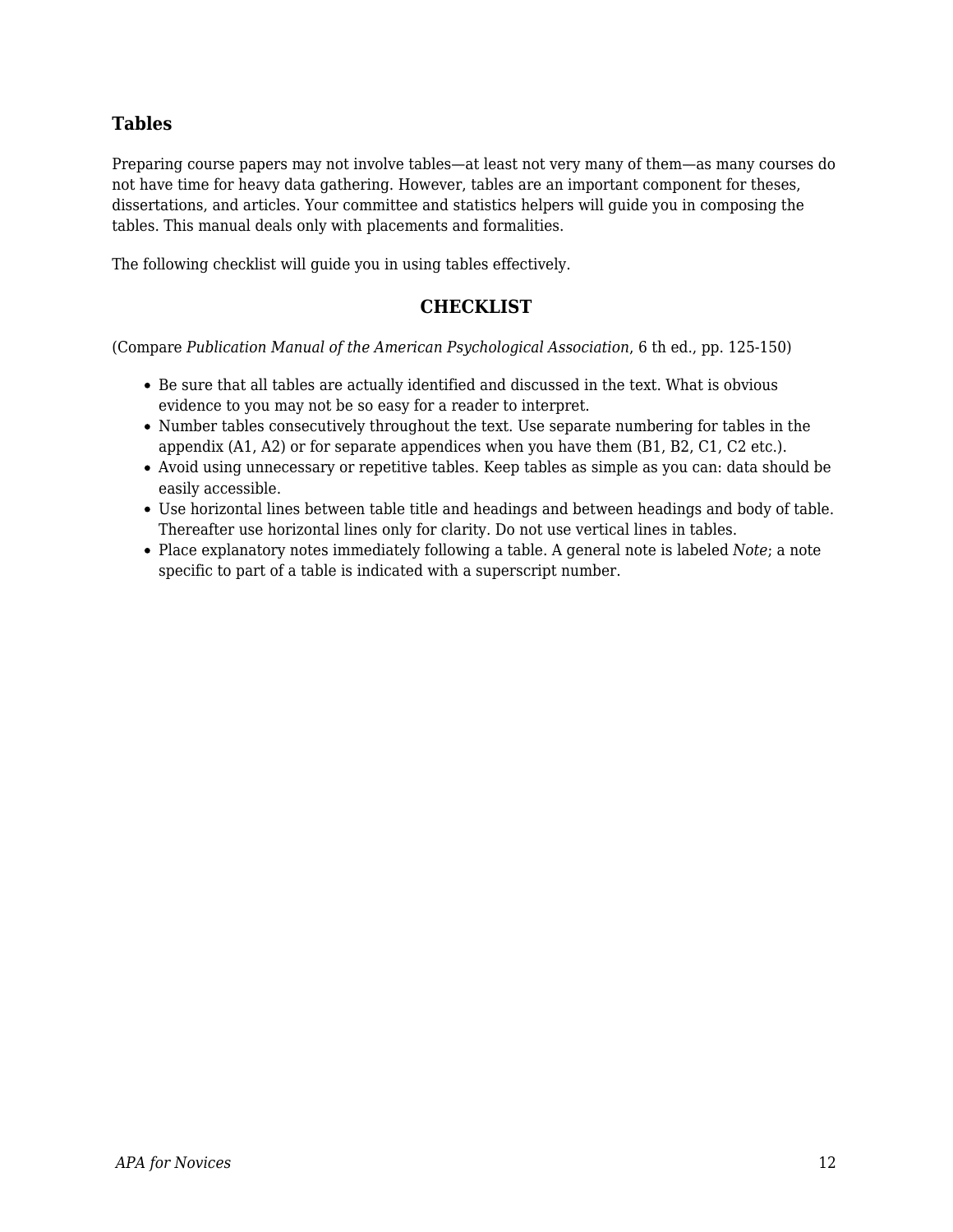|                                                                                                                                                                                                                                                                                                                                                                                                                                                                                                            |  | Oral Retellings of Word Problems                                                                                                | 24              |                |  |  |
|------------------------------------------------------------------------------------------------------------------------------------------------------------------------------------------------------------------------------------------------------------------------------------------------------------------------------------------------------------------------------------------------------------------------------------------------------------------------------------------------------------|--|---------------------------------------------------------------------------------------------------------------------------------|-----------------|----------------|--|--|
| Table number, Arabic<br>numeral, flush left. -                                                                                                                                                                                                                                                                                                                                                                                                                                                             |  | Table 1                                                                                                                         |                 |                |  |  |
| Table title, in italics                                                                                                                                                                                                                                                                                                                                                                                                                                                                                    |  | Subjects' Use of Two-factor Retellings in Solving<br><b>Multiplication Word Problems in Post-treatment</b><br><b>Interviews</b> |                 |                |  |  |
| <b>Horizontal liens separating</b><br>table title and table text<br>and separating column                                                                                                                                                                                                                                                                                                                                                                                                                  |  |                                                                                                                                 |                 |                |  |  |
| headings from data.<br>Double spaces before and<br>$after. =$                                                                                                                                                                                                                                                                                                                                                                                                                                              |  | Subject                                                                                                                         | Use             |                |  |  |
| Column headings. Initial-                                                                                                                                                                                                                                                                                                                                                                                                                                                                                  |  |                                                                                                                                 | Self-identified | Subconscious   |  |  |
| caps. No italics or bolding.<br>"Decked heads" are                                                                                                                                                                                                                                                                                                                                                                                                                                                         |  | Jace                                                                                                                            | 2               | 3              |  |  |
| lavered to prevent<br>unnecessary repetition:                                                                                                                                                                                                                                                                                                                                                                                                                                                              |  | Rory                                                                                                                            | 5               | 4              |  |  |
| Self-identified use,<br>Subconscious use.                                                                                                                                                                                                                                                                                                                                                                                                                                                                  |  | Haley                                                                                                                           | 1               | 3              |  |  |
| Table data columns                                                                                                                                                                                                                                                                                                                                                                                                                                                                                         |  | <b>b</b> Olya                                                                                                                   | $\Omega$        | $\mathfrak{p}$ |  |  |
| at least 3 spaces apart.                                                                                                                                                                                                                                                                                                                                                                                                                                                                                   |  | Kayla                                                                                                                           | 2               | 5              |  |  |
| <b>Type table in sans serif</b><br>font, no more than 4 font<br>sizes larger or smaller<br>than the font of the text.                                                                                                                                                                                                                                                                                                                                                                                      |  | Michael                                                                                                                         | Δ               | 6              |  |  |
| Include table notes to give<br>Note: Data represent transcriptions of student interviews recorded<br>information to aid in $=$<br>in both audio and visual formats<br>interpreting the table.<br><sup>b</sup> Child has recently moved from Russia and has very limited<br>General notes (set off<br>English skills.<br>by the label "note") apply<br>to the table as a whole.<br>Specific notes (indicated by a<br>superscript lowercase letter)<br>apply to just the item or row<br>on which hey appear. |  |                                                                                                                                 |                 |                |  |  |

#### **FIGURES**

Figures attract attention and can represent complicated relationships in ways that are easy for a reader to process and remember. They are more striking and less precise than tables.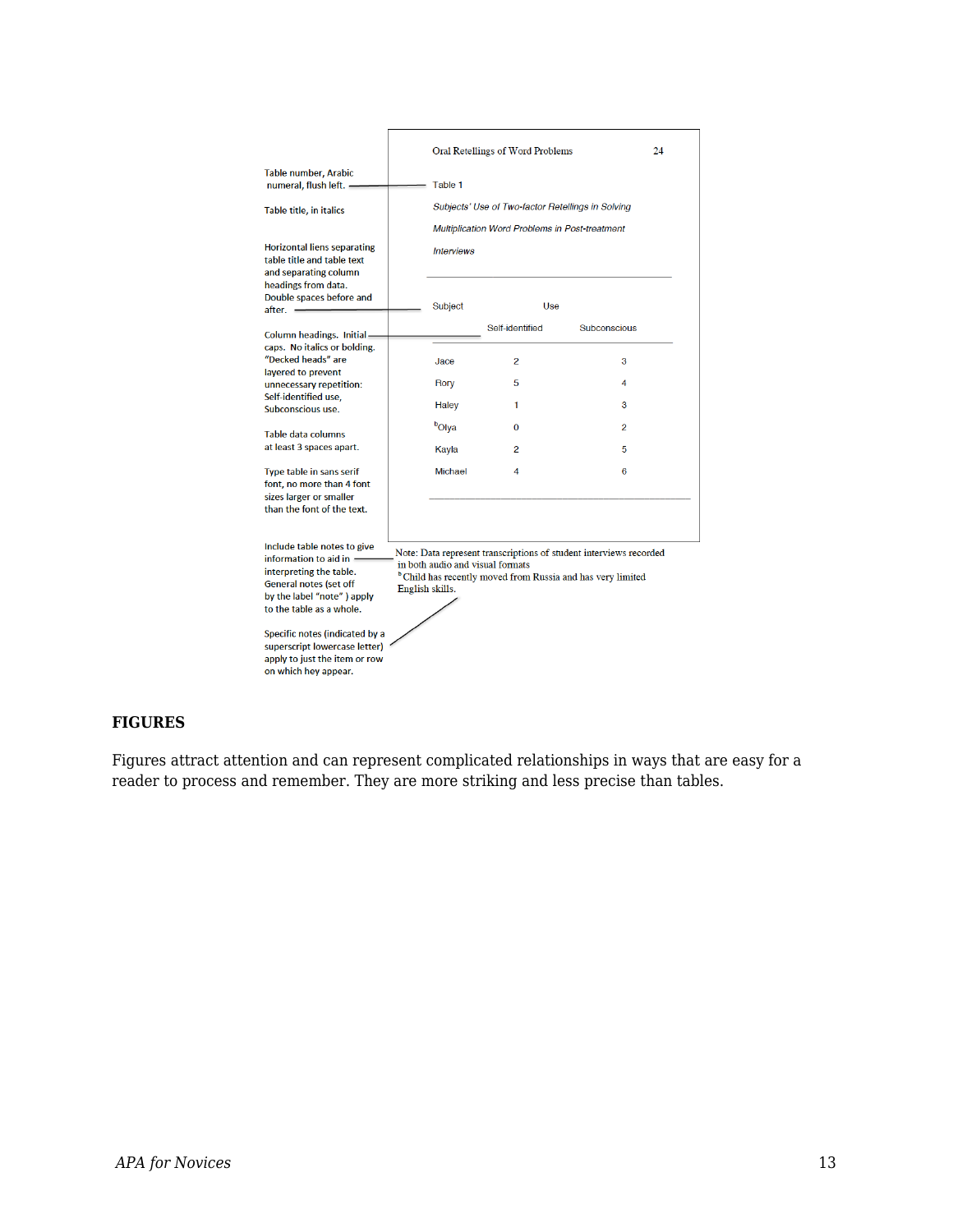## **CHECKLIST**

(See *Publication Manual of the American Psychological Association*)

- As the purpose of a figure is to supplement and enhance the text, it should be discussed with enough detail that a reader can easily interpret and remember it.
- Be sure that figures are simple and clear, avoid crowding in too much detail.
- Place the figure on a full page, either immediately following or facing the page on which it is first mentioned. The page devoted to the figure is not headed or numbered.
- Number figures consecutively with arabic numerals outside the boundaries of the figure itself.
- Type the figure caption below the figure or on the following or facing page.
- In material submitted for publication, where the figures are clustered at the end, type figure captions in a list on a separate page, not on the pages on which the figures appear.
- Be sure that the caption and legend explain symbols and abbreviations.
	- **The legend** appears as part of the figure; thus it is within the boundaries of the figure and uses the same typeface.
	- **The caption** is both a title and an explanation. It consists of a brief descriptive phrase, often followed by additional explanations of symbols or measurements. If material is to be published, captions are listed on a separate page rather than on the figures.

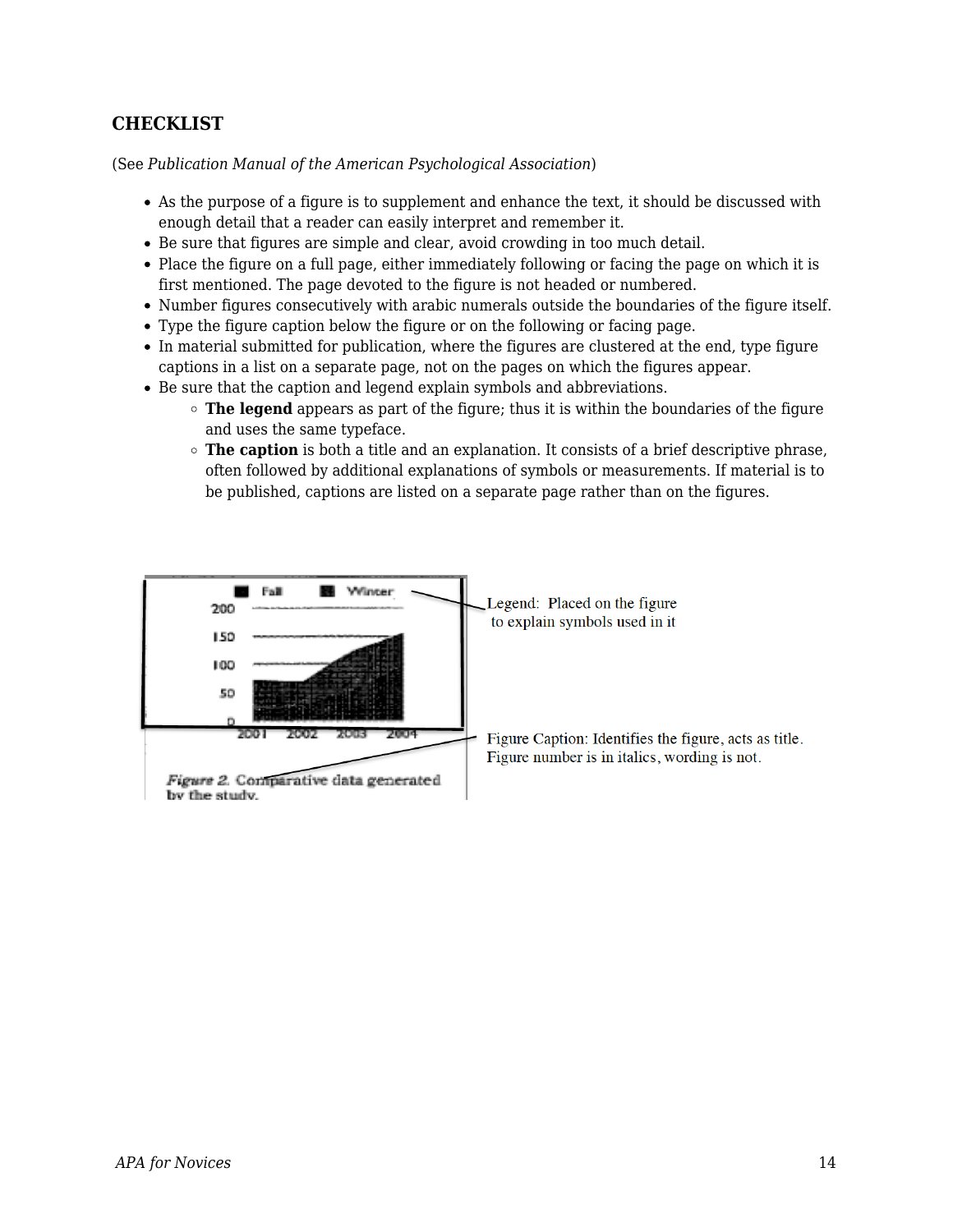

## **Follow-up Items**

## **Appendix**

If you have something that's a little bulky or tangential, but someone is apt to be curious about it (and/or your chair really likes it), you can include it in an appendix. The specialist may gaze at it all he/she wants, but the casual reader who finds your dissertation on the internet doesn't have to be bothered.

Think of the appendix as a closet for your research skeletons—things that can't be thrown away because somebody's bound to ask about them. But you just don't need to put them on prominent display.

#### **Items for Inclusion**

Any of the following might be included in an appendix (see *Publication Manual of the American Psychological Association*, 2010, p. 205):

- Word list(s)
- $\bullet$  Mathematical proof(s)
- Large table(s), particularly those too detailed for the text
- Technical information on methods beyond that required in the text
- Computer program(s)
- Questionnaire or survey instrument (you designed), instructions to participants
- Parts of published survey instruments only if copyright permission is obtained
- Participant recruitment materials: sign-up sheets, informed consent forms
- Case studies or other illustrative resources
- Statistical calculations that are relevant but not necessary to the text
- Additional data that are not vital to and are possibly awkward or bulky within the text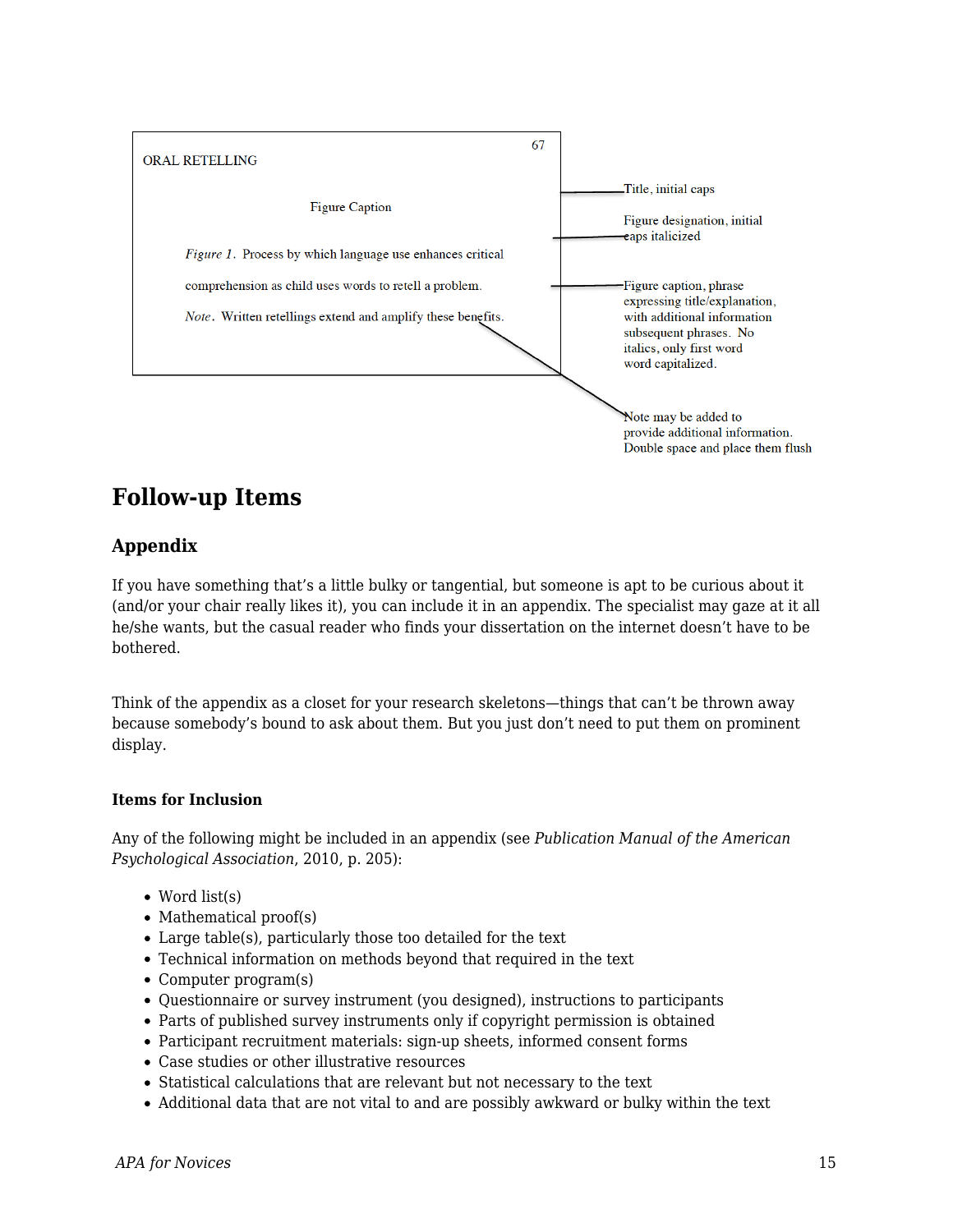An appendix should contain related materials. If you have diverse appendages, you may have more than one skeletal closet. If you do have more than one, label them with capital letters: Appendix A, Appendix B, etc. Refer to them by these labels in the text (a copy of the questionnaire is provided in Appendix A).

As far as form and numbering are concerned, appendices are separate closets.

#### **General Formatting Directions**

- If you need only two levels of headings, use the formatting system you would use for a twolevel paper rather than the four- or five-level system you are using for the overall dissertation.
- Label figures and tables in the appendix with the appendix designation as well as a number (e,g., Table B1 for the first table in Appendix B). If there is only one appendix, use an *A* to separate it from tables in the text (e.g., Table A2 for the second table in the only appendix).
- Begin each appendix on a separate page. Format as shown below.



If the appendix needs headings and subheadings to make information easier to access, set them up according to the format you have used throughout the text.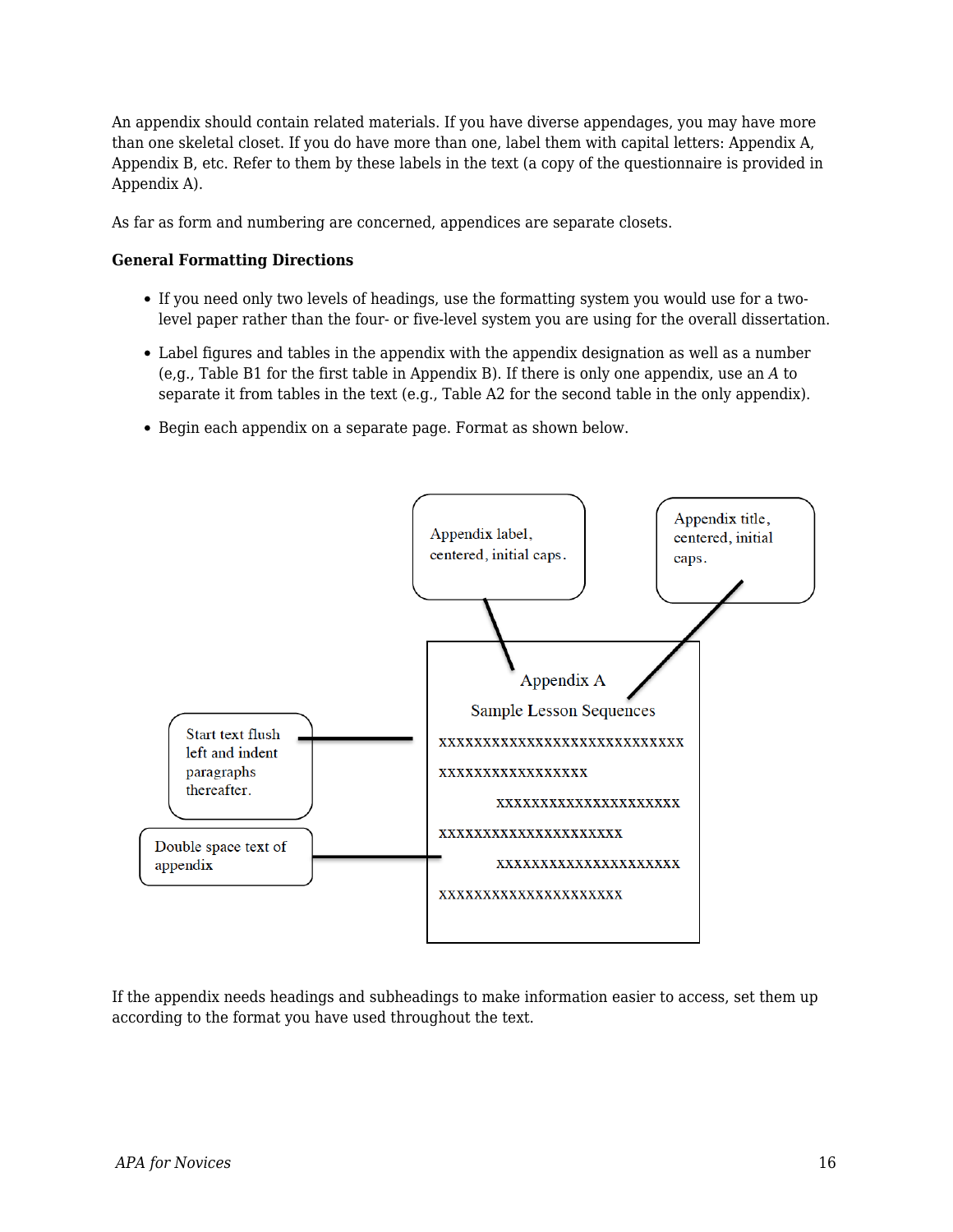

## **Notes: Foot and otherwise**

Notes are convenient little "asides" that help you keep from overloading your sentences and diverting your paragraphs. They allow you to be explicit without being weighty.

Notes are a little like toe rings: They may not be absolutely necessary, and there are times when they do not do much good. But they can allow you some opportunities to amplify and enhance your text.

APA format requires parenthetical documentation for references, not footnotes (The reference footnotes used for Chicago format are completely different). APA uses only three kinds of notes in papers, dissertations, and basic articles: author notes, content footnotes, and copyright permission footnotes.

#### **Author Note**

The author note gives the author(s)' names along with affiliations. Support acknowledgements and special circumstances relevant to consideration of the piece are sometimes included.

On manuscripts submitted for publication, author notes are usually placed on the title page, as shown earlier in this chapter. If the manuscript is not being published, author notes may be placed on separate sheet at the end (following references or appendix).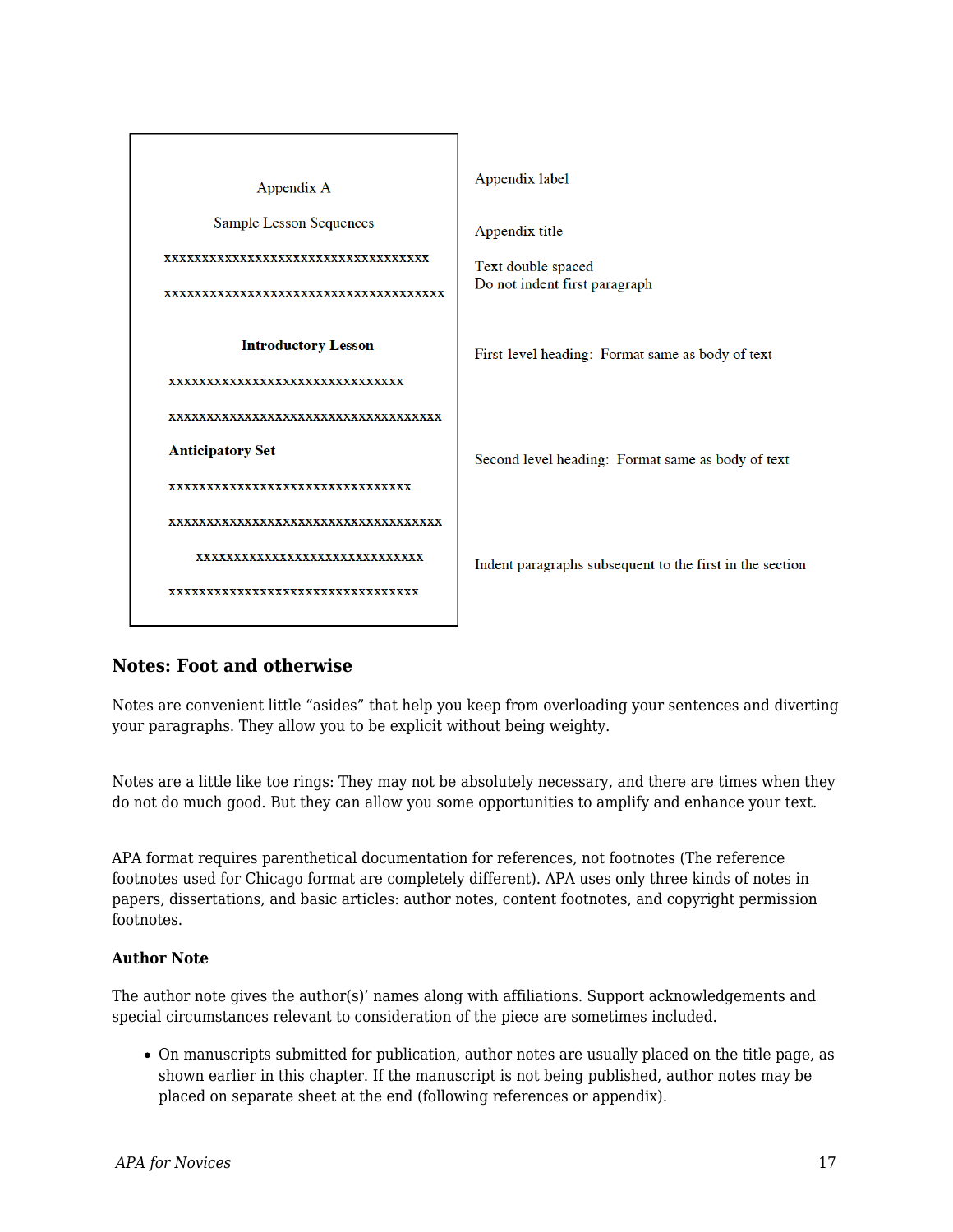A contact address should be given. When there are multiple authors, only one need be designated as a contact.

#### **Footnotes**

- **Content footnotes** allow you to make expansions and explanations that would interrupt the flow of your text and not be of interest to all readers: for example, definition of a term, identification of a key individual, explanation of an instrument or procedure beyond what is required in the text, reference to sources with more detailed explanations, or additional historical or contextual information.
- **Copyright permission footnotes** acknowledge the copyright holder giving you permission to use material.

Both content and copyright permission footnotes are numbered throughout the text consecutively. Indicate their position in the text by a superscript number, and place the notes on a separate page following the author note.

A typical page of APA footnotes would look like the following example, without the labeling, of course.